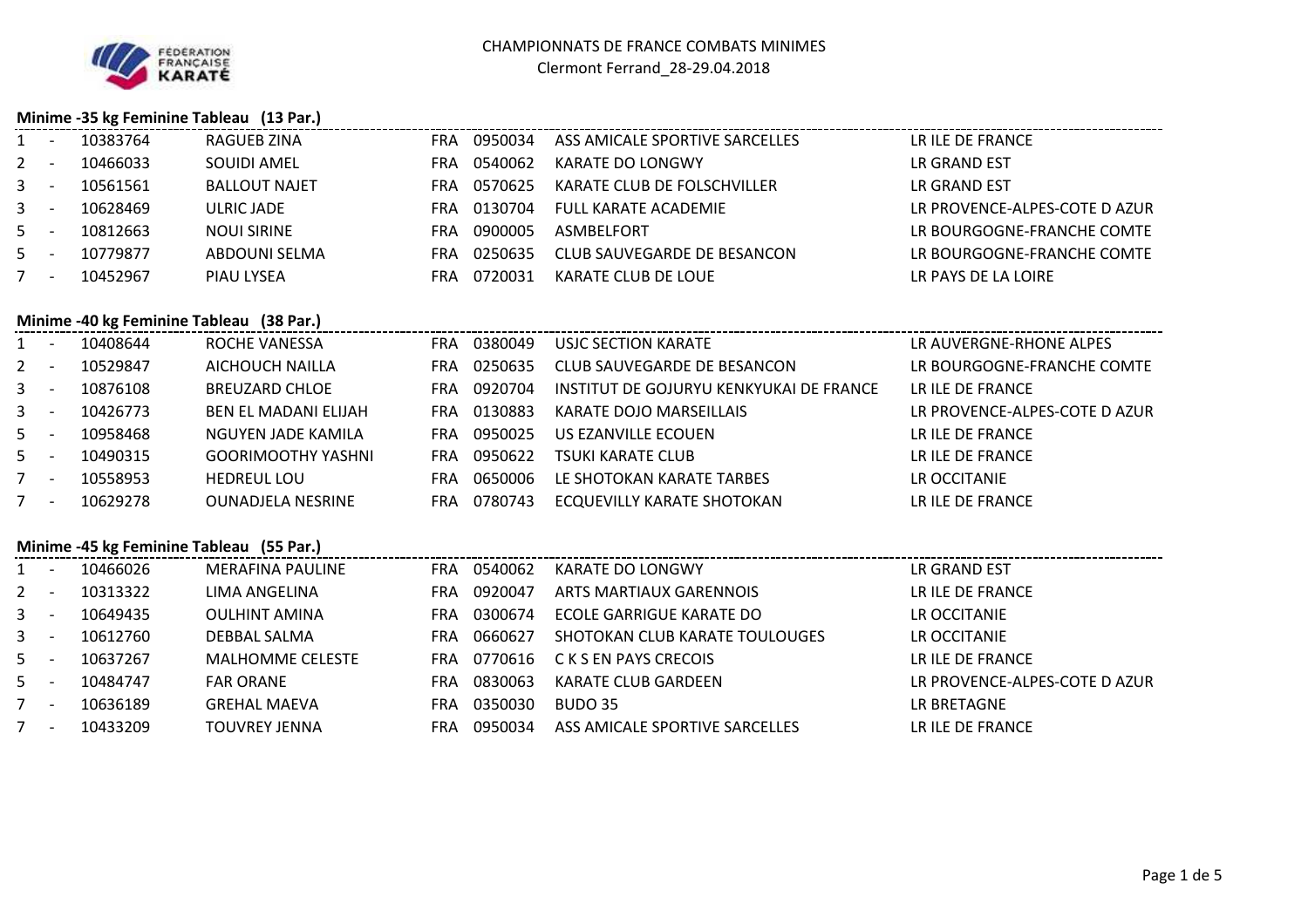

# **Minime -50 kg Feminine Tableau (52 Par.)**

|              |                          | 10378342 | DUVAL MARGAUX               | <b>FRA</b> | 0540018 | <b>COS VILLERS KARATE</b>    | LR GRAND EST                  |
|--------------|--------------------------|----------|-----------------------------|------------|---------|------------------------------|-------------------------------|
| $2^{\circ}$  | - -                      | 10783722 | <b>WINTERFELD KARLSTINE</b> | <b>FRA</b> | 0590660 | KARATE CLUB DE PETITE FORET  | LR HAUTS DE FRANCE            |
| $\mathbf{3}$ |                          | 10520931 | LETIEC AMBRE                | FRA        | 0130127 | <b>IMPACT KARATE CLUB</b>    | LR PROVENCE-ALPES-COTE D AZUR |
| $\mathbf{3}$ |                          | 10446923 | ROUMAGE OKSANA              | FRA        | 0330682 | KUMITE EVOLUTION             | LR NOUVELLE AQUITAINE         |
| $5 -$        |                          | 10671450 | <b>BENCHEIKH IKRAM</b>      | <b>FRA</b> | 0270018 | STADE PORTE NORMANDE VERNON  | LR NORMANDIE                  |
| $5 -$        |                          | 10824873 | RIGEADE ANNA MOON           | <b>FRA</b> | 0850005 | FONTENAY KARATE SHOTOKAN     | LR PAYS DE LA LOIRE           |
|              | $\overline{\phantom{a}}$ | 10693509 | MAMMADZADA EMILIE           | <b>FRA</b> | 0250017 | <b>IPPON KARATE SHOTOKAN</b> | LR BOURGOGNE-FRANCHE COMTE    |
|              | . .                      | 10875180 | SALMI FATIMA                | FRA        | 0950608 | <b>GONESSE KARATE CLUB</b>   | LR ILE DE FRANCE              |
|              |                          |          |                             |            |         |                              |                               |

# **Minime -55 kg Feminine Tableau (39 Par.)**

| $1 -$   |                          | 10674871 | <b>MENACER DJIHANE</b>      | FRA.       | 0920079 | C S M PUTEAUX                  | LR ILE DE FRANCE              |
|---------|--------------------------|----------|-----------------------------|------------|---------|--------------------------------|-------------------------------|
| $2 -$   |                          | 10634329 | YUGO IMANE KOTIM            | <b>FRA</b> | 0250028 | PLANOISE KARATE ACADEMY        | LR BOURGOGNE-FRANCHE COMTE    |
| $3 - 1$ |                          | 10465807 | <b>AUDRY OANELL</b>         | <b>FRA</b> | 0950681 | ATHLETIC KARATE ARNOUVILLE     | LR ILE DE FRANCE              |
| $3 - 5$ |                          | 10744542 | <b>CORANSON BEAUDU EMMA</b> | <b>FRA</b> | 0950034 | ASS AMICALE SPORTIVE SARCELLES | LR ILE DE FRANCE              |
| $5 -$   |                          | 10413647 | ALIOUANE SADIA              | <b>FRA</b> | 0700014 | KARATE SHOTOKAN HERICOURT      | LR BOURGOGNE-FRANCHE COMTE    |
| $5 -$   |                          | 10955897 | LAITI WASSIMA               | <b>FRA</b> | 0590739 | KARATE CLUB SIN LE NOBLE       | LR HAUTS DE FRANCE            |
| 7       | $\overline{\phantom{0}}$ | 10390759 | <b>HAON JULIE</b>           | <b>FRA</b> | 0130704 | FULL KARATE ACADEMIE           | LR PROVENCE-ALPES-COTE D AZUR |
|         | $\overline{\phantom{0}}$ | 10569211 | ARMAGHANIAN LORINA          | FRA        | 0240635 | <b>TRELISSAC KARATE CLUB</b>   | LR NOUVELLE AQUITAINE         |

# **Minime 55 et + kg Feminine Tableau (44 Par.)**

| $1 -$   |                          | 10500528 | <b>HERRGOTT LAURE</b>      | FRA        | 0250635 | CLUB SAUVEGARDE DE BESANCON       | LR BOURGOGNE-FRANCHE COMTE    |
|---------|--------------------------|----------|----------------------------|------------|---------|-----------------------------------|-------------------------------|
| $2 -$   |                          | 10786470 | <b>BERGOUG DOUAA</b>       | <b>FRA</b> | 0250032 | KARATE CLUB BETHONCOURT           | LR BOURGOGNE-FRANCHE COMTE    |
| $3 - 5$ |                          | 10668979 | <b>MOTTET CAMELIA</b>      | <b>FRA</b> | 0300684 | JIYUJIN KARATE DO                 | LR OCCITANIE                  |
| $3 -$   |                          | 10435892 | NANA KOUAMEN MONIQUE       | FRA        | 0950608 | <b>GONESSE KARATE CLUB</b>        | LR ILE DE FRANCE              |
| $5 -$   |                          | 10808808 | <b>BABO AMELIE - JUANA</b> | <b>FRA</b> | 0330026 | SPORTS ATH MERIGNAC               | LR NOUVELLE AQUITAINE         |
| $5 -$   |                          | 10431131 | DEMIRTAS DEFNE AYSE        | <b>FRA</b> | 0270017 | SEN KARATE LOUVIERS               | LR NORMANDIE                  |
| $7 -$   |                          | 10714183 | SID AHMED SOPHIA           | <b>FRA</b> | 0830703 | SPIRIT BUSHIDO                    | LR PROVENCE-ALPES-COTE D AZUR |
|         | $\overline{\phantom{a}}$ | 10979229 | <b>ESTHER ROXANE</b>       | <b>FRA</b> | 9740775 | <b>ISIS PRODUCTION LR REUNION</b> | LR REUNION                    |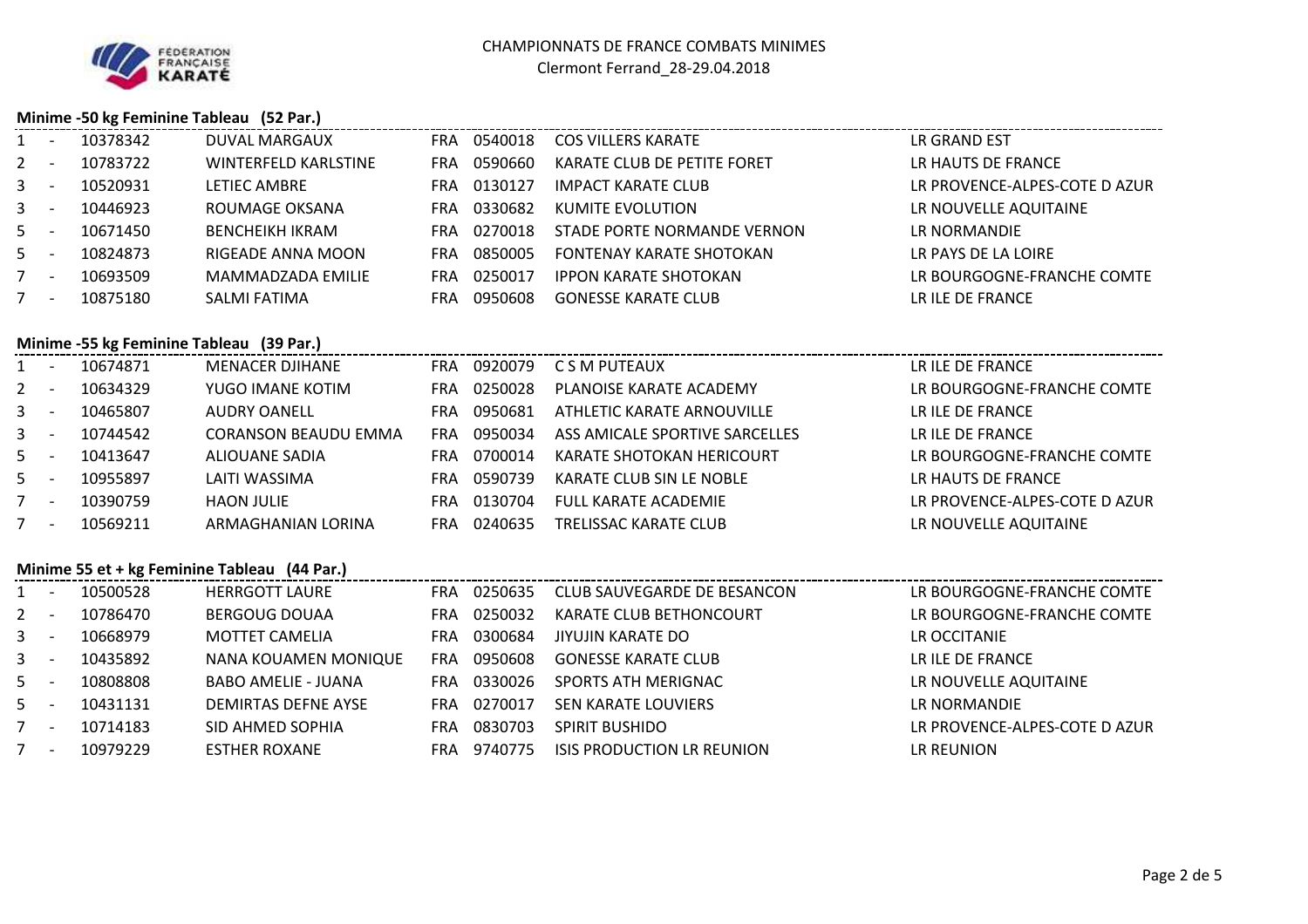

### **Minime -35 kg Masculin Tableau (43 Par.)**

|                | $\frac{1}{2}$ is interested in Fig. , the set of $\frac{1}{2}$ is the set of $\frac{1}{2}$ in $\frac{1}{2}$ is a set of $\frac{1}{2}$ |          |                         |            |         |                                |                         |  |  |  |  |
|----------------|---------------------------------------------------------------------------------------------------------------------------------------|----------|-------------------------|------------|---------|--------------------------------|-------------------------|--|--|--|--|
| $1 -$          |                                                                                                                                       | 10433199 | <b>KE GRIFFIN</b>       | <b>FRA</b> | 0950034 | ASS AMICALE SPORTIVE SARCELLES | LR ILE DE FRANCE        |  |  |  |  |
| $2 -$          |                                                                                                                                       | 10576987 | <b>BOULHLIB MARWANE</b> | <b>FRA</b> | 0780102 | CL OMNISPORTS GARGENVILLE COG  | LR ILE DE FRANCE        |  |  |  |  |
| $3^{\circ}$    | - -                                                                                                                                   | 10563278 | <b>OUSSEYNE OUMAR</b>   | <b>FRA</b> | 0770630 | KARATE CLUB LA FERTE GAUCHER   | LR ILE DE FRANCE        |  |  |  |  |
| 3 <sup>7</sup> | - -                                                                                                                                   | 10749459 | <b>BALI WASSIM</b>      | <b>FRA</b> | 0600012 | U S C KARATE SHOTOKAN          | LR HAUTS DE FRANCE      |  |  |  |  |
| $5 -$          |                                                                                                                                       | 10422615 | BENGUEZZOU MARWAN       | <b>FRA</b> | 0420623 | SEIGYO KARATE CLUB DE CELLIEU  | LR AUVERGNE-RHONE ALPES |  |  |  |  |
| $5 -$          |                                                                                                                                       | 10576963 | <b>BOUROUBA MARWAN</b>  | <b>FRA</b> | 0780102 | CL OMNISPORTS GARGENVILLE COG  | LR ILE DE FRANCE        |  |  |  |  |
| $7 -$          |                                                                                                                                       | 10490434 | DIALLO SIRADJOU         | <b>FRA</b> | 0950622 | <b>TSUKI KARATE CLUB</b>       | LR ILE DE FRANCE        |  |  |  |  |
| $7 -$          |                                                                                                                                       | 10448141 | <b>OST AYMERIC</b>      | FRA        | 0590066 | <b>KARATE CLUB NIEPPOIS</b>    | LR HAUTS DE FRANCE      |  |  |  |  |
|                |                                                                                                                                       |          |                         |            |         |                                |                         |  |  |  |  |

# **Minime -40 kg Masculin Tableau (58 Par.)**

| $1 -$   | 10709423 | SABBAR YOUNES          | <b>FRA</b> | 0930080 | KCVO                         | LR ILE DE FRANCE              |
|---------|----------|------------------------|------------|---------|------------------------------|-------------------------------|
| $2 -$   | 10618173 | SOULTYKHANOV MANSOUR   | <b>FRA</b> | 0720008 | SAMOURAI 2000                | LR PAYS DE LA LOIRE           |
| $3 - -$ | 10297987 | <b>LOZANO YANIS</b>    | FRA.       | 0760633 | DOJO 76                      | LR NORMANDIE                  |
| $3 - -$ | 10456117 | TURCAN TIM             | <b>FRA</b> | 0060115 | NICE ELITE SPORT             | LR PROVENCE-ALPES-COTE D AZUR |
| $5 -$   | 10594260 | <b>HOMRI NOUR</b>      | FRA        | 0940048 | UNION SPORTIVE DE CRETEIL    | LR ILE DE FRANCE              |
| $5 -$   | 10671392 | <b>COTS NATTAN</b>     | <b>FRA</b> | 0190006 | BUDOKAI KARATE CLUB DE BRIVE | LR NOUVELLE AQUITAINE         |
| $7 -$   | 10595448 | AGOURAM SAFOUAN        | FRA        | 0770630 | KARATE CLUB LA FERTE GAUCHER | LR ILE DE FRANCE              |
| $7 -$   | 10413981 | <b>CHERRIER VIKTOR</b> | FRA        | 0180612 | KARATE CLUB FUSSY U J B      | LR CENTRE VAL DE LOIRE        |

### **Minime -45 kg Masculin Tableau (56 Par.)**

|         | $\overline{\phantom{a}}$ | 10468797 | LOMMI ARNAUD              | <b>FRA</b> | 0950090 | CLUB SP MUNICIPAL EAUBONNE  | LR ILE DE FRANCE              |
|---------|--------------------------|----------|---------------------------|------------|---------|-----------------------------|-------------------------------|
| $2 -$   |                          | 10410049 | AMADOS EARVIN             | FRA        | 0060072 | BOXING KARATE MENTON        | LR PROVENCE-ALPES-COTE D AZUR |
| $3 - 5$ |                          | 10390049 | <b>CODACCIONI TRISTAN</b> | FRA        | 0130127 | IMPACT KARATE CLUB          | LR PROVENCE-ALPES-COTE D AZUR |
| $3 -$   |                          | 10834234 | DE ARCANGELIS GIANNI      | FRA        | 0940026 | CLUB BUDOKAN THIAIS         | LR ILE DE FRANCE              |
| $5 -$   |                          | 10307221 | <b>TOULET TIMOTHEE</b>    | FRA        | 0270018 | STADE PORTE NORMANDE VERNON | LR NORMANDIE                  |
| $5 -$   |                          | 10465906 | LAWANI MARC               | FRA        | 0950681 | ATHLETIC KARATE ARNOUVILLE  | LR ILE DE FRANCE              |
| $7 -$   |                          | 10618608 | DAVID NOAH                | FRA        | 0250635 | CLUB SAUVEGARDE DE BESANCON | LR BOURGOGNE-FRANCHE COMTE    |
|         | $\overline{\phantom{a}}$ | 10582318 | <b>OUCH JIMMY</b>         | FRA        | 0910618 | KARATE CLUB EPINAY SUR ORGE | LR ILE DE FRANCE              |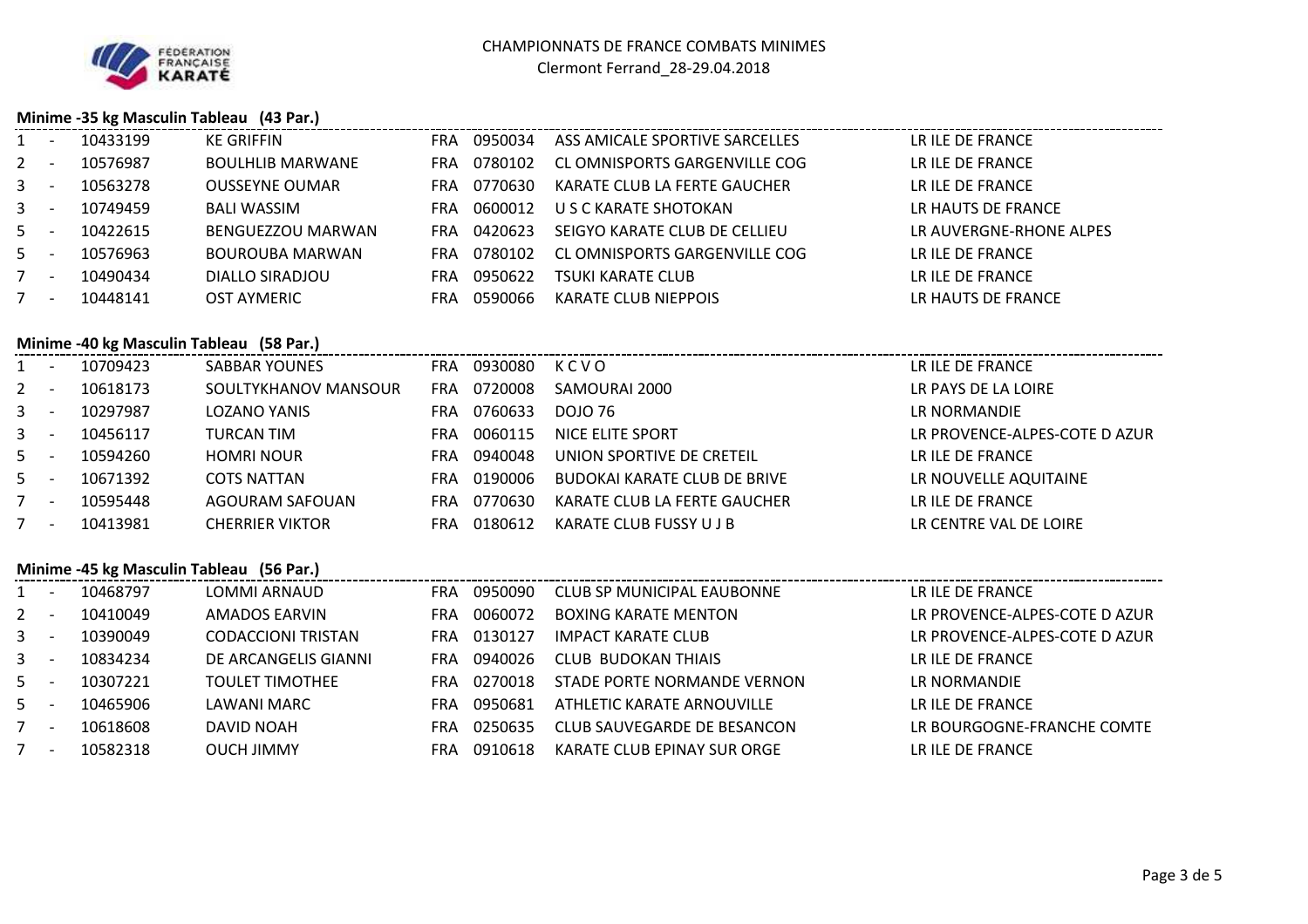# **Minime -50 kg Masculin Tableau (66 Par.)**

|                | $\overline{\phantom{a}}$ | 10345307 | <b>DERIC LENNY</b>     | <b>FRA</b> | 0950681 | ATHLETIC KARATE ARNOUVILLE      | LR ILE DE FRANCE      |
|----------------|--------------------------|----------|------------------------|------------|---------|---------------------------------|-----------------------|
| $2 -$          |                          | 10603650 | <b>BOUSSAID RAYAN</b>  | <b>FRA</b> | 0940611 | K O S VILLENEUVE                | LR ILE DE FRANCE      |
| 3 <sup>7</sup> | $\overline{\phantom{a}}$ | 10377651 | <b>IBILI AYMANE</b>    | <b>FRA</b> | 0950034 | ASS AMICALE SPORTIVE SARCELLES  | LR ILE DE FRANCE      |
| 3 <sup>1</sup> | $\overline{\phantom{a}}$ | 10416624 | <b>JUNG PAUL</b>       | <b>FRA</b> | 0300629 | A K A VILLENEUVE LES ANGLES     | LR OCCITANIE          |
| $5 -$          |                          | 10584192 | ROMAIN NOAH            | <b>FRA</b> | 9710686 | KARATE CLUB WADO DES ABYMES     | LR GUADELOUPE         |
| $5 -$          |                          | 10555192 | PARAMESWARAN ANISHTAN  | <b>FRA</b> | 0950034 | ASS AMICALE SPORTIVE SARCELLES  | LR ILE DE FRANCE      |
|                | $\overline{\phantom{a}}$ | 10809156 | <b>TAULIER CLEMENT</b> | FRA        | 0860638 | <b>BUSHI KARATE ACADEMIE</b>    | LR NOUVELLE AQUITAINE |
|                | $\overline{\phantom{a}}$ | 10475889 | PERRUCHOT ALEXIS       | FRA        | 0850005 | <b>FONTENAY KARATE SHOTOKAN</b> | LR PAYS DE LA LOIRE   |
|                |                          |          |                        |            |         |                                 |                       |

#### **Minime -55 kg Masculin Tableau (57 Par.)**

| $1 -$   |                          | 10369198 | <b>FALCO ENZO</b>         | FRA | 0380049 | USJC SECTION KARATE             | LR AUVERGNE-RHONE ALPES       |
|---------|--------------------------|----------|---------------------------|-----|---------|---------------------------------|-------------------------------|
| $2 -$   |                          | 10404360 | <b>MAGALHAES J MIGUEL</b> | FRA | 0280013 | E S MAINTENON PIERRE KARATE     | LR CENTRE VAL DE LOIRE        |
| $3 - 5$ |                          | 10693216 | <b>ESSBAHE YANIS</b>      | FRA | 0340051 | <b>BUDOKAN SAINT GELY</b>       | LR OCCITANIE                  |
| $3 - 5$ |                          | 10457137 | MIJAJLOVIC MARKO          | FRA | 0670615 | ECOLE DE KARATE STRASBOURG      | LR GRAND EST                  |
| $5 -$   |                          | 10308567 | <b>CITAREL TIAGO</b>      | FRA | 0440034 | <b>KARATE TAI PORNICHETIN</b>   | LR PAYS DE LA LOIRE           |
| $5 -$   |                          | 10458007 | <b>OUKHATTOU ADAM</b>     | FRA | 0130019 | CLUB ARLESIEN DE KARATE DO      | LR PROVENCE-ALPES-COTE D AZUR |
|         | $\overline{\phantom{0}}$ | 10610179 | <b>OULI JUNIAN</b>        | FRA | 0850005 | <b>FONTENAY KARATE SHOTOKAN</b> | LR PAYS DE LA LOIRE           |
|         | $\overline{\phantom{0}}$ | 10465041 | VINGADASSALOM BRIAN       | FRA | 9740739 | SANS SOUCL KARATE DO            | LR REUNION                    |

### **Minime -60 kg Masculin Tableau (31 Par.)**

| $1 -$       |        | 10555687 | LARDJOUM ISSA            | <b>FRA</b> | 0690700 | <b>FUDOSHIN</b>                  | LR AUVERGNE-RHONE ALPES       |
|-------------|--------|----------|--------------------------|------------|---------|----------------------------------|-------------------------------|
| $2 -$       |        | 10790359 | <b>MERIL SELWYNN</b>     | <b>FRA</b> | 0950608 | <b>GONESSE KARATE CLUB</b>       | LR ILE DE FRANCE              |
| $3^{\circ}$ | $\sim$ | 10648617 | AUCHARKI AGHILAS         | <b>FRA</b> | 0760090 | OKINAWA KARATE CLUB              | LR NORMANDIE                  |
| $3 -$       |        | 10532761 | BOUDRIGA JAOUED          | <b>FRA</b> | 0250635 | CLUB SAUVEGARDE DE BESANCON      | LR BOURGOGNE-FRANCHE COMTE    |
| $5 -$       |        | 10390763 | <b>ESCOFFIER CLEMENT</b> | <b>FRA</b> | 0130704 | FULL KARATE ACADEMIE             | LR PROVENCE-ALPES-COTE D AZUR |
| $5 -$       |        | 10891811 | SAINT ROSAIRE CEDRIC     | <b>FRA</b> | 0930617 | <b>BLANC MESNIL SPORT KARATE</b> | LR ILE DE FRANCE              |
| $7 -$       |        | 10455529 | DANJEAN BAPTISTE         | <b>FRA</b> | 0680618 | KARATE CLUB HORBOURG WIHR        | ALSACE                        |
| $7 -$       |        | 10767850 | LAURENT ETHAN            | FRA        | 0660035 | KARATE SAINT ESTEVE              | LR OCCITANIE                  |